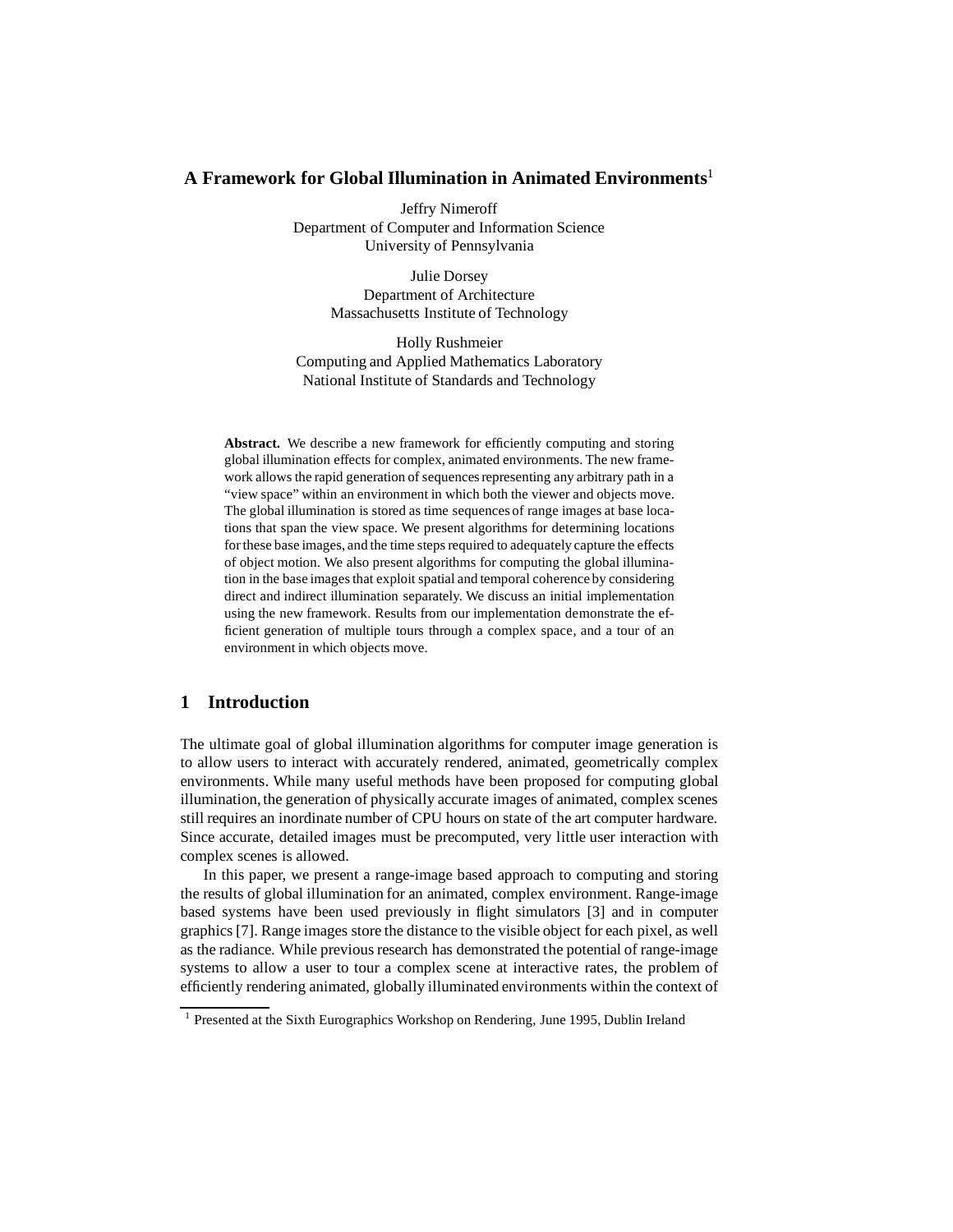such a system has not been considered. In this paper, we present a new framework that addresses this problem.

The contributions of this paper are several. We build on previous work by considering how animated environments (i.e. environments in which objects as well as the user can move) can be represented as time sequences of range-images. We explore how to select a set of base views for the range images as well as the time steps required to capture the effects of object motion. Further, we consider how global illumination can be efficiently computed to generate each of the range-images. Previous global illumination methods have successfully exploited spatial coherence by separating the calculation of direct and indirect illumination [6, 23]. We build on this idea and exploit temporal coherence as well by separating the calculation of temporal variations in direct and indirect illumination. These innovations form the basis of a new framework that allows the rapid generation of views along arbitrary paths within a "view space," which is a subspace of the full environment. We present results from a preliminary implementation that demonstrate the potential of the framework to expand the level of interaction possible with complex, accurately rendered, animated environments.

### **2 Background**

The approach we present builds on work in two areas – the traversal of complex, realistically shaded synthetic environments, and the calculation of global illumination in animated environments.

### **2.1 Traversal of Complex, Realistic Environments**

The ultimate visualization system for interacting with synthetic environments would render perfectly accurate images in real time, with no restrictions on user movement or the movement of objects in the environment. A number of different approaches have been developed for attempting to build such a system.

**Polygons with Hardware Lighting.** One approach is to use hardware lighting effects to render sequences of images with heuristic, *local* illumination models. In this scheme, the illumination of a surface depends only on its own characteristics and that of the parallel or non-physical point (i.e. no  $1/r^2$  drop off) light sources. While hundreds of thousands, or millions of polygons can be rendered per second, for complex scenes this means that individual objects must have simplified geometries to achieve real time speeds. Hardware rendering effects can be very useful for giving a sense of traversing a space for some applications. However, they are far from realistic because of the nonphysical lighting models used and the limitations on numbers of polygons that can be used to model the environment.

**Radiosity.** In contrast, radiosity techniques explicitly model the physical interreflection of light in a scene to compute the radiance  $L$  (energy per unit time, projected area and solid angle) leaving each object [13, 20]. This representation aids in the spatial perception of a scene. A radiosity solution is a set of radiance values at locations distributed over surfaces in an environment. The results of such a solution are view-independent.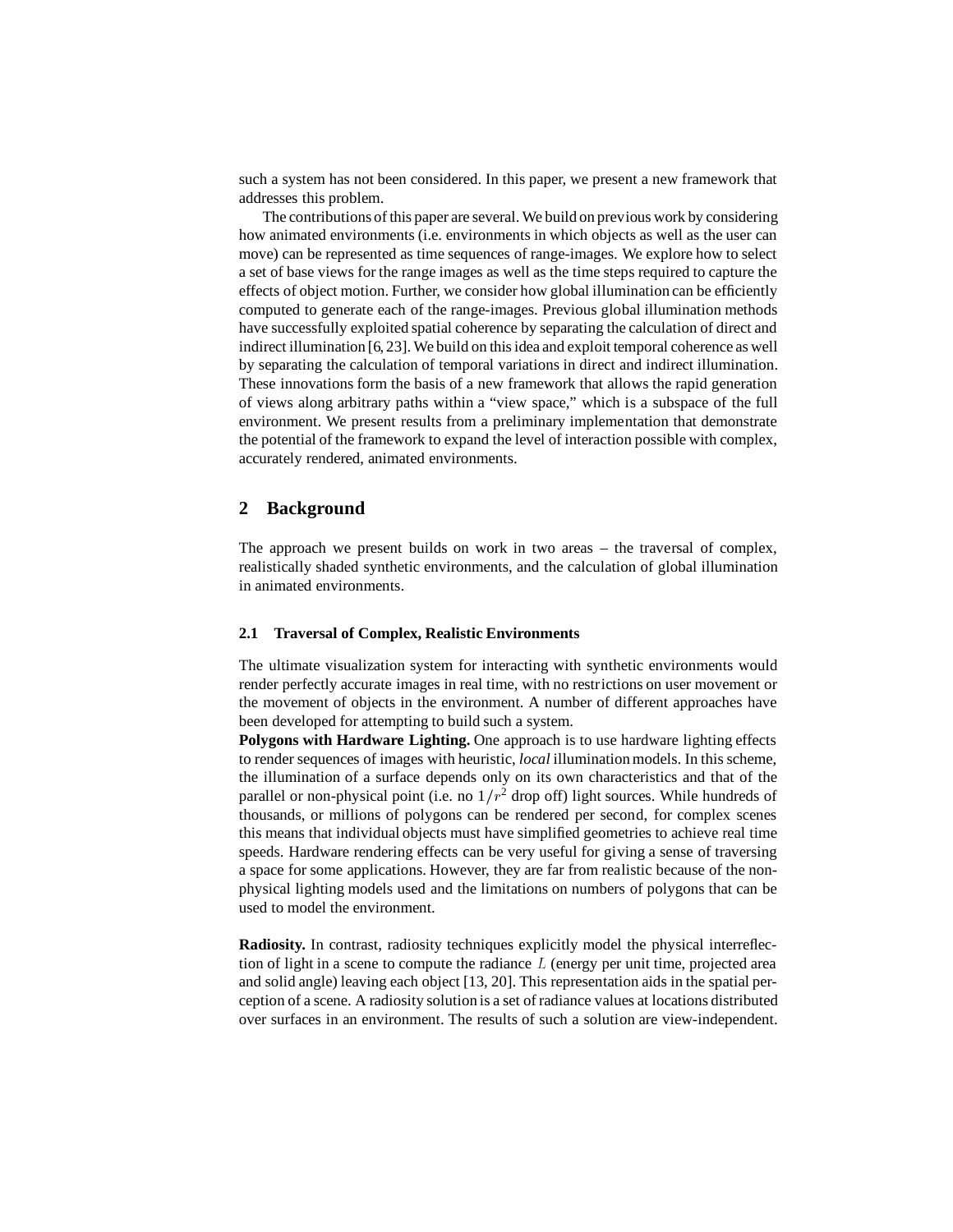Given a solution, walkthroughs can be performed by converting the radiances to  $RGB$ values, which can be used in place of hardware lighting. Thus, radiosity approaches represent an improvement in both the ability to interact with a scene as well as in the accuracy of the illumination effects.

The primary limitation of the radiosity method as originally introduced, however, was that it was restricted to ideal diffuse reflectors – that is to surfaces for which  $L$  is independent of the direction of view  $(\theta, \phi)$  from the surface normal. Since the human visual system is very good at detecting and interpreting highlights that result from the directional variation of  $L$ , this representation is restrictive. Extensions of the radiosity method have been developed to account for the full range of bidirectional reflectance distribution functions (BRDF's) that occur in real life. In a method developed by Sillion et al. [19], a directional radiance function  $L(\theta, \phi)$  is computed for sample points  $(x, y, z)$ on surfaces in the environment, rather than simply a radiance value <sup>L</sup>. Such a method however substantially increases the pre-computation time, storage requirements, and time to traverse the complex scene.

**Pre-Recorded Animations.** To date, the most realistic animations are created by using algorithms which are capable of taking diffuse interreflection and nondiffuse reflection into account [22]. These algorithms are often termed photorealistic. While these algorithms are capable of depicting very accurate illumination effects, it is at the cost of interactivity. Creating an animated sequence with these algorithms is very time consuming when compared to the algorithms discussed above. Further, animated image sequences may only be generated if the viewer paths and object motions are specified *a priori*. Once a sequence is computed, the user is restricted to viewing a fixed set of frames as they were computed. A small amount of freedom of movement can be allowed by recording a network or tree of paths for the viewer to tour.

**Range-Image Interpolation.** Range image interpolation has been employed in flight simulators [3], and has been applied to more general graphics applications by Chen and Williams [7]. In this approach, the three dimensional scene is replaced by a set of images for which the view point, and the radiances and ranges (i.e. the distance to nearest visible object) for each pixel are stored. As a user traverses the environment appropriate views are synthesized by morphing the base range images. Chen and Williams focus on how to perform this morphing, and suggest how the images can be obtained – e.g. examples cited include physical image capture and using images from a radiosity solution. Any global illumination method could be used to generate the base images.

A major advantage of the range-image approach is that storing and traversing the scene are only weakly dependent on object space complexity. A scene with hundreds of thousands of polygons can be represented by range images which, after data compression, are at most a couple of orders of magnitude larger than range images representing a few simple cubes. In general, range image interpolation sacrifices some of the freedom of movement possible in a radiosity walk-through for increased accuracy in geometric detail and lighting accuracy. Note, however, that unlike prerecorded animations, the user can move freely in a subspace of the environment rather than moving only along predefined paths. The number of base images required to represent an environment for a given subspace of possible views is an open research problem.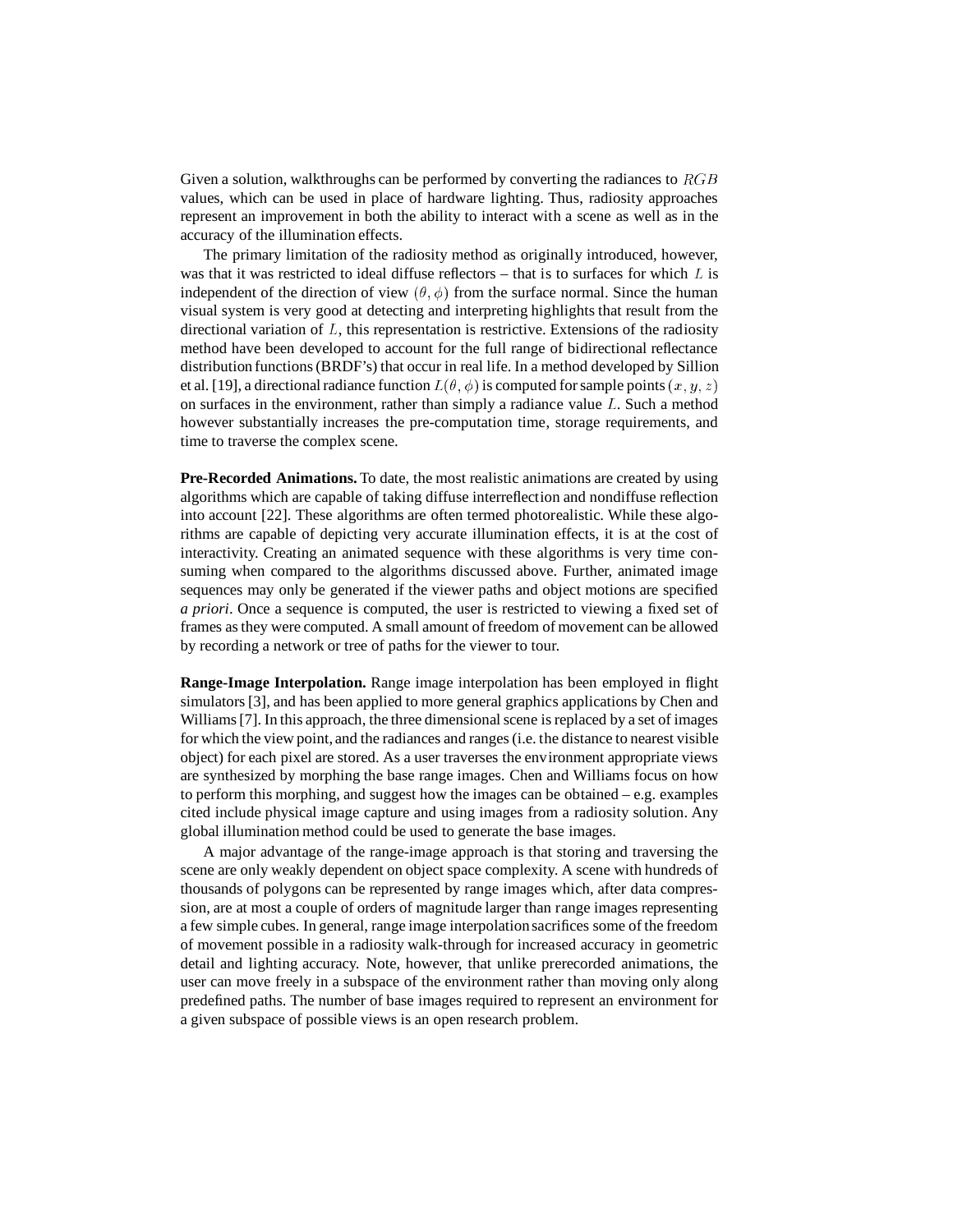### **2.2 Global Illumination of Animated Environments**

We wish to tour complex environments in which objects move. Systems that produce animations with simple local shading can easily exploit image coherence. If local shading only is considered new frames can be produced rapidly by only changing the portions of the image in which there are moving objects. For images generated using complete global illumination solutions, the problem is more difficult. When one object moves it changes the illumination of all of the other objects in the scene to some extent.

There are essentially three possible ways to compute global illumination: object space, image space, and hybrid object/image space methods. In general, relatively little work has been done to develop efficient methods for animated environments.

**Object Space.** The radiosity method, described in the previous subsection, is an object space method. Radiance distributions  $L(x, y, z, \theta, \phi)$  are computed for objects without reference to the images in which the object will appear. The object space approach has the advantage that no interreflection calculation has to be performed as images are finally computed. It has the disadvantage that many radiances have to be computed that never appear in any images. The exception to this is the importance driven radiosity algorithm proposed by Smits et al. [21].

Another major drawback of the original radiosity method was that although it allowed walkthroughs of static environments, a costly new radiosity solution was required for each frame if any object moved. Considerable effort has been put in to develop radiosity methods that exploit temporal coherence in lighting. Baum et al. [2] developed a method for identifying geometric form factors that would not need to be recomputed for a full matrix radiosity solution as an object moved through a prescribed path. Chen [5], George et al. [11], Müller and Schöffel [16] and Forsyth et al. [10] have developed progressive refinement radiosity [8] solutions that are updated incrementally for temporal changes in object locations. Each method essentially starts with the solution for the previous time step, "undoes" the effect of the object that has moved, and then computes the effect of the object in its new position. Since most objects have a limited spatial effect, such incremental approaches converge quickly. Generally, the shadows are recomputed, and interreflected light is only propagated to a small extent before it falls below the acceptable threshold of "unshot radiosity." These methods effectively exploit the temporal coherence in the radiosity solution.

In all of the temporal radiosity methods, full illumination, rather than just direct or indirect, is computed. None of the methods have examined whether the temporal sampling rate for new radiosity solutions can be different from the frame generation rate.

**Image Space.** Monte Carlo path tracing (MCPT) [15] is an image space method. In MCPT stochastic methods are used to compute the radiance  $L(i, j)$  which will be seen through a pixel at location  $(i, j)$  on the screen. MCPT has the advantage that if an object in the environment doesn't appear in a particular image, its radiance does not have to be computed. This is an advantage for environments that have many more objects than the image representing it has pixels. MCPT has the disadvantage that it does not exploit spatial coherence – each pixel is computed independently. In general, this failure to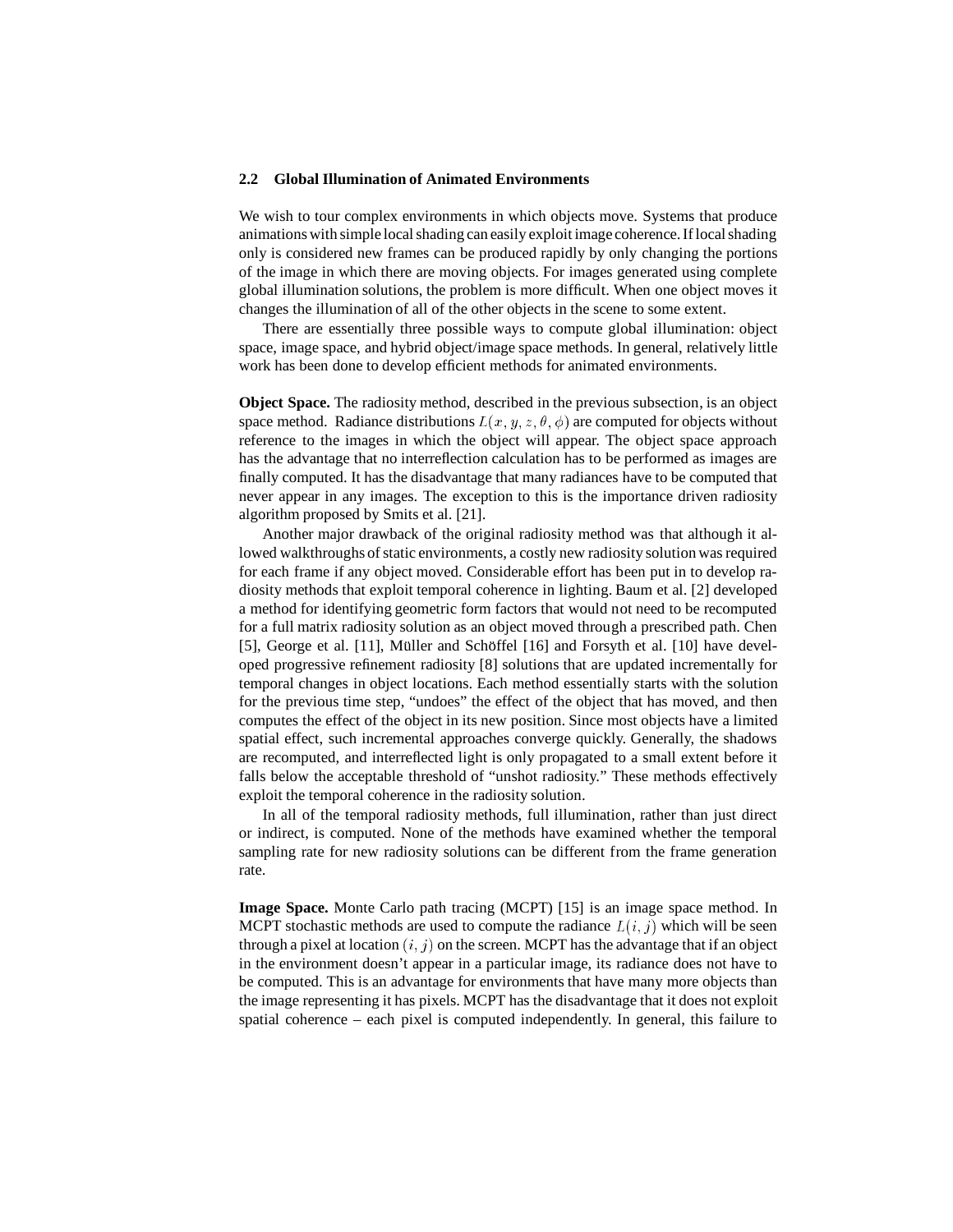exploit spatial coherence has kept MCPT from becoming a widely used technique. No work has been done to accelerate MCPT for animated sequences.

**Hybrid Object/Image Space.** Hybrid methods for global illumination combine the advantages of object and image approaches. Detailed radiance is only computed for objects which appear in the image. Spatial coherence is exploited by calculating multiple reflections in object space. Examples of hybrid methods are the *Radiance* system and the multi-pass progressive refinement methods [6] [18].

Specifically, in hybrid methods, visibility and direct illumination calculations, for which the level of detail is limited by the pixel resolution, are computed in image space. Indirect illumination is computed in object space. In general, illumination is a continuous field, with sharp discontinuities occurring only when point light sources are instantaneously obscured [1]. Since indirect illumination is the result of multiple reflections, giving rise to many extended "secondary" light sources, indirect illumination is generally a smoother function than direct illumination. As a result, indirect illumination can be sampled relatively sparsely in space, and intermediate values found by interpolation. In the *Radiance* system, indirect illumination is saved as a set of "cached" values in object space. In the multi-pass progressive refinement method, indirect illumination is found by a radiosity solution for a crude discretization of the environment.

To the authors' knowledge no work has been published on efficiently updating hybrid object/image space global illumination solutions for moving objects.

# **3 A New Framework**

In this section we describe a new framework for computing global illumination for a system for traversing complex animated scenes. This framework is based on the techniques outlined in the previous section that are most able to achieve real-life freedom of movement and rendering accuracy. The new framework is 1) is a range-image based system, and 2) exploits coherence by computing direct and indirect illumination separately in both space and in time.

### **3.1 An Image Based System**

As mentioned in Section 2, range-image based systems have the advantage of very efficiently representing geometrically complex environments. This advantage over polygon based systems is compounded when we wish to represent a photometrically accurate version of the environment.

The advantage of the image-based approach over radiosity for photometrically accurate scenes extends even further when allowable error in the solution is considered. For any global illumination solution, the computation time can be drastically reduced by allowing some known error level in the results, rather than attempting to compute results to machine precision [14]. *But what is an allowable error level?* The allowable error depends on viewer perception, not on the characteristics of the object. In a radiosity solution, a high degree of accuracy is required, because the view of the object is unknown. The "worst case" must be assumed. Perceptual error metrics are inherently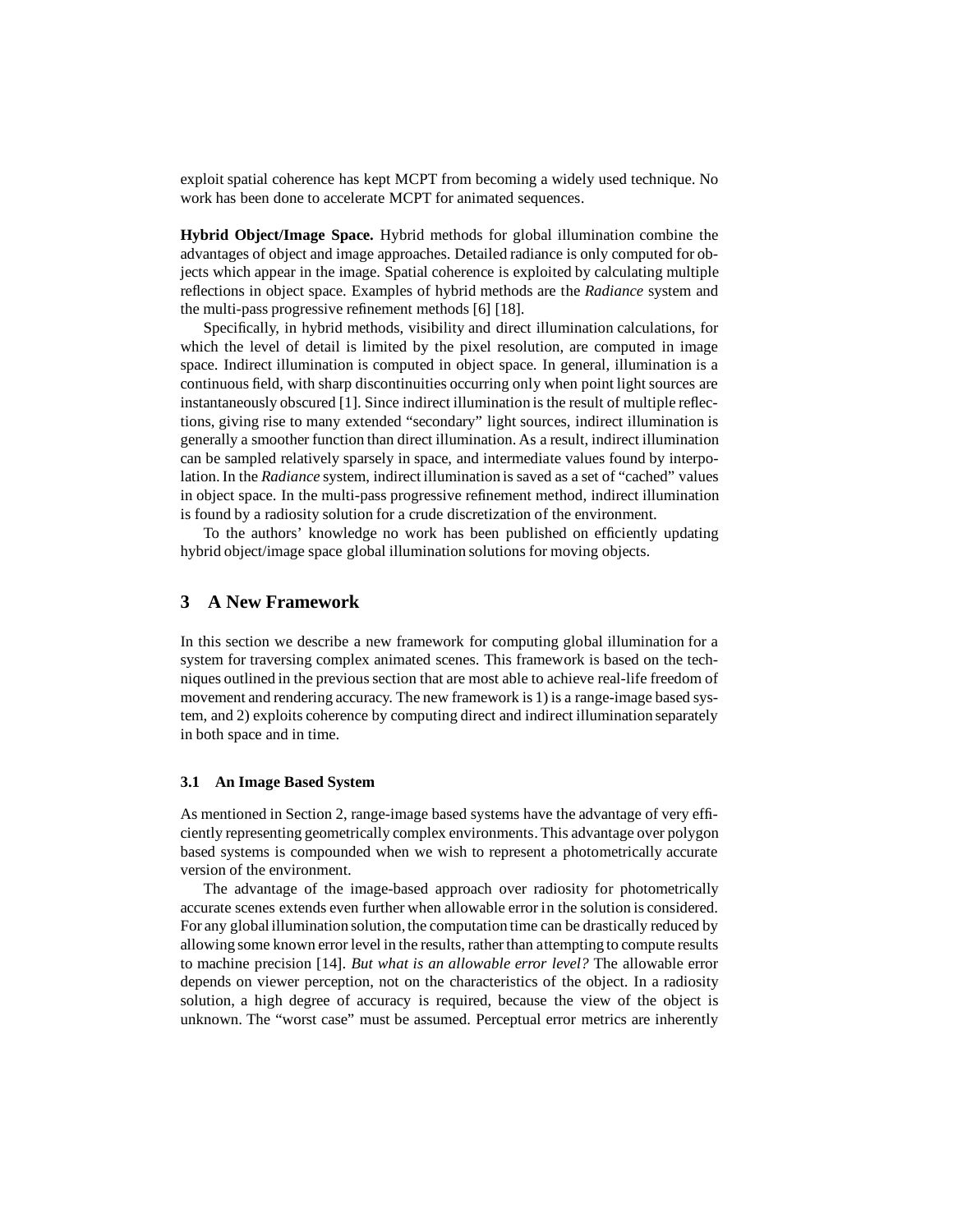image based, since the accuracy required for a particular radiance depends on the radiance distribution in the visual field [4]. In an image-based system, much better estimates can be made of allowable error in the radiance solution, and the solution can be computed much more efficiently.

In our new framework then, the global illumination solution will be computed in the form of a set of base range images, which will be interpolated to produce a frame at each time step. A user will then be able to move freely within the space spanned by the base range-images.

#### **3.2 Exploiting Temporal Coherence in Global Illumination**

As discussed earlier, several researchers have proposed radiosity solutions that efficiently exploit the temporal coherence in global illumination variations as objects move. In these approaches, the location and radiance distribution is stored for each object. As the observer moves through the scene objects are projected in to the view with the appropriate radiance. The advantage of this approach is that the global illumination for each time step has been incrementally computed by exploiting object space coherence. That is, a completely new global illuminationsolution is not needed for every frame. The disadvantages are the precomputation time and storage space required as the number of objects becomes very large.

In a temporally varying range-image based system, we move through time by interpolating between images in a time series for each base view. In this case, we are producing frames that represent a full global illumination solution—taking into account both diffuse and non-diffuse illumination. Radiances do not need to be stored for every object for every time.

**Direct Illumination and Visibility.** Relatively standard techniques for ray tracing animations can be used to exploit the coherence of direct visibility and shadowing in the base range-images. Rather than computing images for every 1/30 sec, the time steps for these base images can be determined by detecting the amount of geometry or shadowing change over longer lengths of time.

Even with this reduced number of base-time images, how can we avoid a pixel by pixel recalculation of the global illumination for each time step? As in the temporal radiosity methods we seek to exploit the temporal coherence in the full global solution to reduce the calculations.

**Indirect Illumination.** As noted Section 2, hybrid approaches exploit spatial coherence by computing indirect illumination effects using relatively sparse spacing in object space. We can use the same sparse sampling of object space to exploit temporal coherence.

Figure 1 illustrates the relationship between sampling indirect illumination in time and in space. Consider Figure 1a. For a static environment, we can sample indirect illumination at points A and B and interpolate between them, because the effect of object O on diffuse (or near-diffuse) reflection varies continuously between A and B. The amount of light from O that is reflected from A is slightly higher than the amount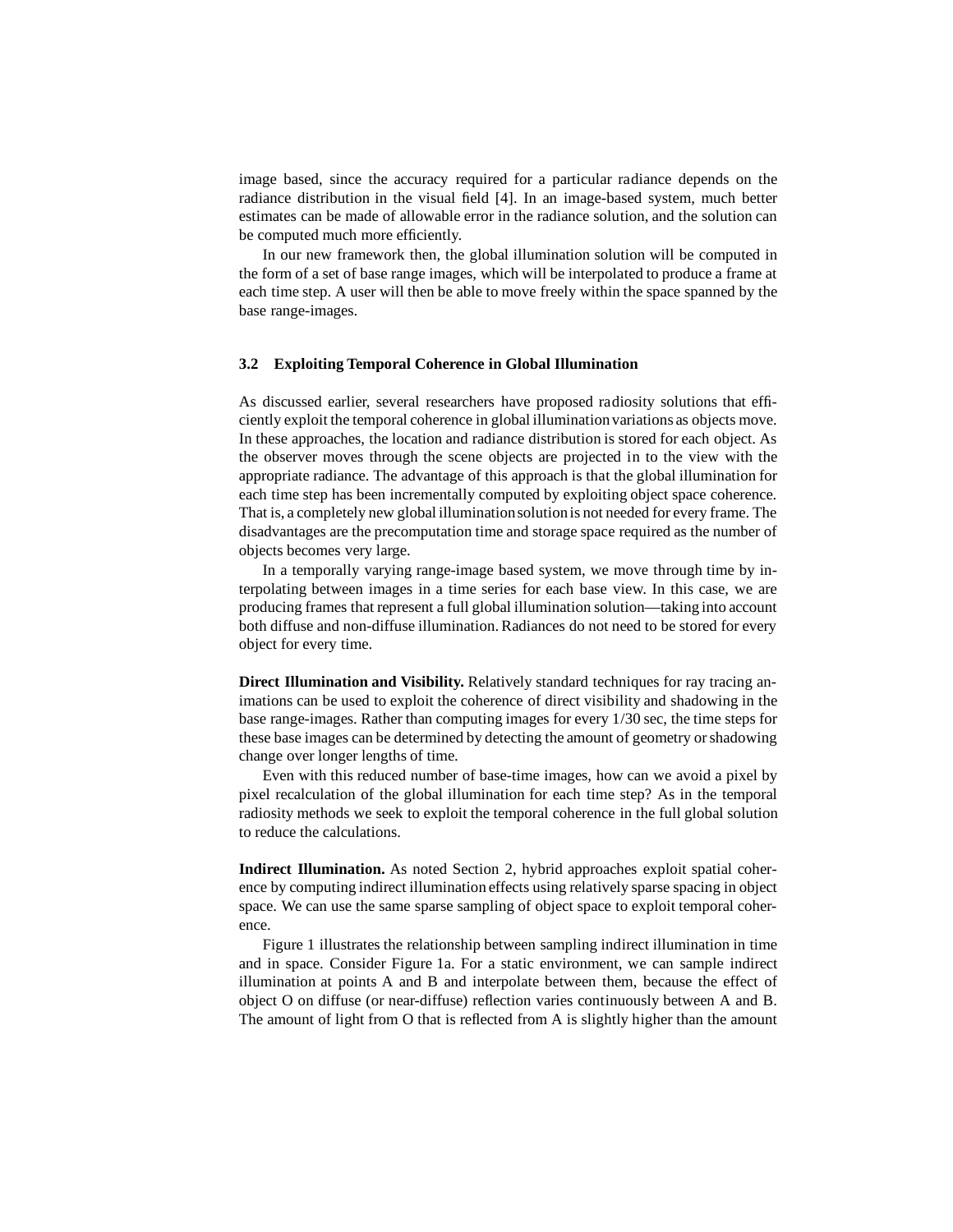reflected from B because O subtends a larger solid angle from A, and because the angle of O to the surface normal is slightly lower at A.

If object O is moving, indirect illumination at point A at times **time 1** and **time 2** varies in the same manner that the indirect illumination varied with position between A and B in the static case. At **time 2** the light A reflects from O is a bit less because the solid angle subtended by O is smaller, and the angle of O to the surface normal has increased.

Because the changes in indirect illumination resulting from object motion are equivalent to the changes in indirect illumination as a function of distance in the static case, we can sparsely sample indirect illumination in time as well as in space.



**Fig. 1.** Figure (a) illustrates that the indirect illumination of point A by object O is only slightly different than the indirect illumination of point B by object O. Figure (b) illustrates that the difference in indirect illumination of point A caused by the movement of object O from time 1 to time 2 is the same as the difference in indirect illumination between A and B in the static case.

Our approach then is to compute indirect illumination for sparsely separated points for very large time steps. Interpolation between these solutions will then be used to compute the indirect illumination for the time series of images at each base view point.

### **3.3 The Whole System**

The overall framework of our approach is shown in Figure 2. The indirect illumination is sampled sparsely in time and space in object space (top row). The indirect illumination solution is then interpolated and used as the basis to produce the full global illumination for each of the base images (middle row). Finally, for any path in the view space, images are generated for each frame by interpolating the base images.

To build the system diagrammed in Figure 2 we need the following: 1) Rules for selecting the base view positions so that the entire space a user may wish to tour is spanned, 2) Rules for selecting the times steps at which base views are computed so that motions are adequately represented, and 3) Rules for selecting the points and times for which indirect illumination is to be computed. We also need to choose a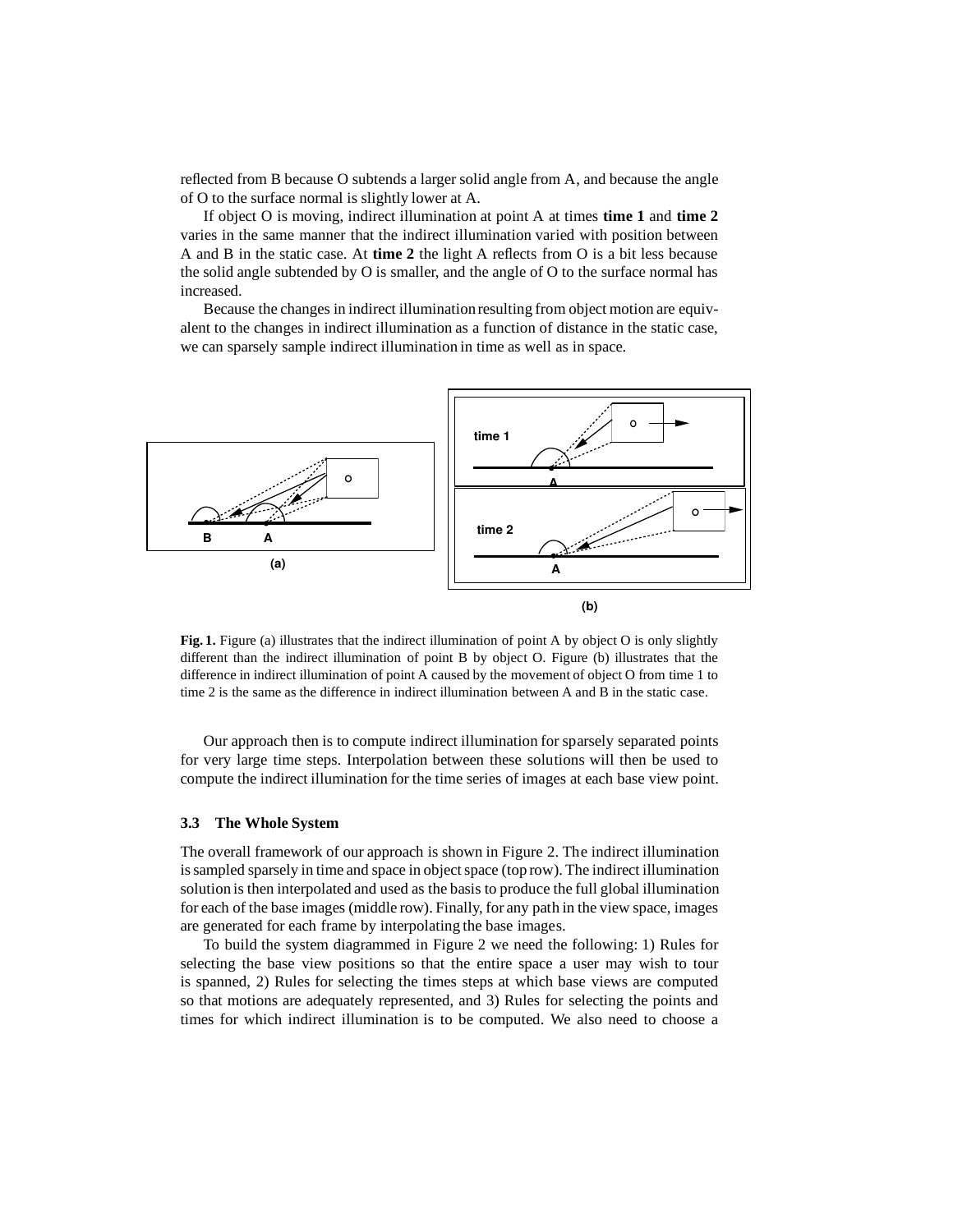

**Fig. 2.** Indirect illumination is sampled sparsely in time and space in a simplified, animated object space. Radiance images are computed more frequently in time for selected base views, using interpolated values from the indirect illumination solution. One image per frame is computed for any path in the view space by interpolating base images.

particular method for computing the indirect illumination, the base images, and for efficiently performing the various interpolations. In the next section we describe an initial implementation of the system we have just outlined.

# **4 Implementation**

As input to our initial implementation, we have the environment description, the specification of objects and a *view space*. The view space defines the portion of the environment that can be toured. Locations for the base views are found by adaptive subdivision. The initial time discretization is estimated by accounting for direct lighting effects. The time discretization for each view is then further refined. In parallel to the establishment of base views, the sparsely sampled indirect illumination solutions are calculated. The indirect illuminationsolutions are then used to compute the base images. We now consider each of the elements of the implementation in more detail.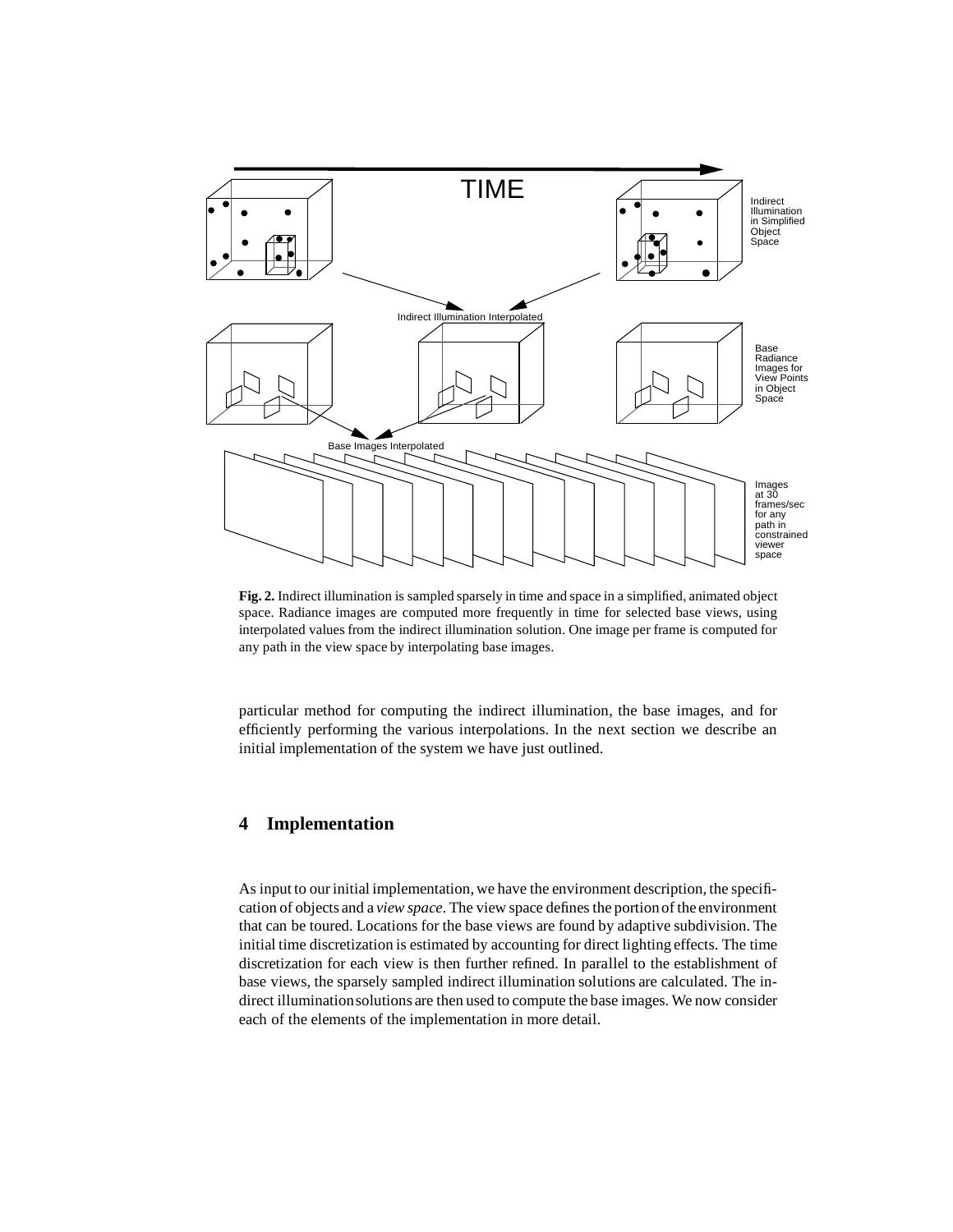### **4.1 Selecting Base Views**

The view space  $S$  is a set of view locations that is some subset of the full environment. The view space may be 1-D, 2-D, or 3-D, allowing the user to move along a line, within a plane or through a volume respectively. In our initial implementation we consider a 2-D space, although the methodology can easily be applied to the 1-D or 3-D cases.

Ideally, to allow the user to have a free range of movement within  $S$ , the view for the entire sphere of directions should be stored, (see Figure 3, left). In our initial implementation, however, we consider only a hemispherical fish-eye view (see Figure 3 right), restricting the directions and fields of view available to the viewer. To extend our method, we would simply need to define a scheme for sampling the sphere of directions nearly uniformly (i.e. avoiding concentrations of samples at the "poles.")

The base view locations in  $S$  are determined by adaptive subdivision. The subdivision level is controlled by a preselected quality parameter  $q$ , which ranges from zero to one. A value of q equal to zero will result in no subdivision, a value of q equal to one will result in a very dense population of view locations.

The subdivision begins by defining synthetic cameras at the corners of the space. A <sup>P</sup> by <sup>Q</sup> resolution *id-image* is formed for each camera. In an id-image the pixel values are unique numerical identifiers for the objects visible at the pixel. Depending on the geometry of the objects, the id-image could be formed by a variety of techniques (scan-line, ray tracing, etc.) In our implementation we use the SGI display hardware to form the image, by assigning a unique 32-bit color to each polygon in place of its physical color. The number of pixels  $N$  that have the same id for all of the cameras is counted. The "fitness" f of this set of locations is computed as  $N/PQ$ . If f is less than the quality parameter  $q$ , the space is subdivided, and the test is applied recursively.



**Fig. 3.** A viewer has maximum freedom in a 3-D view space with full views stored (left). In the initial implementation a 2-D view space with fish-eye views is used (right).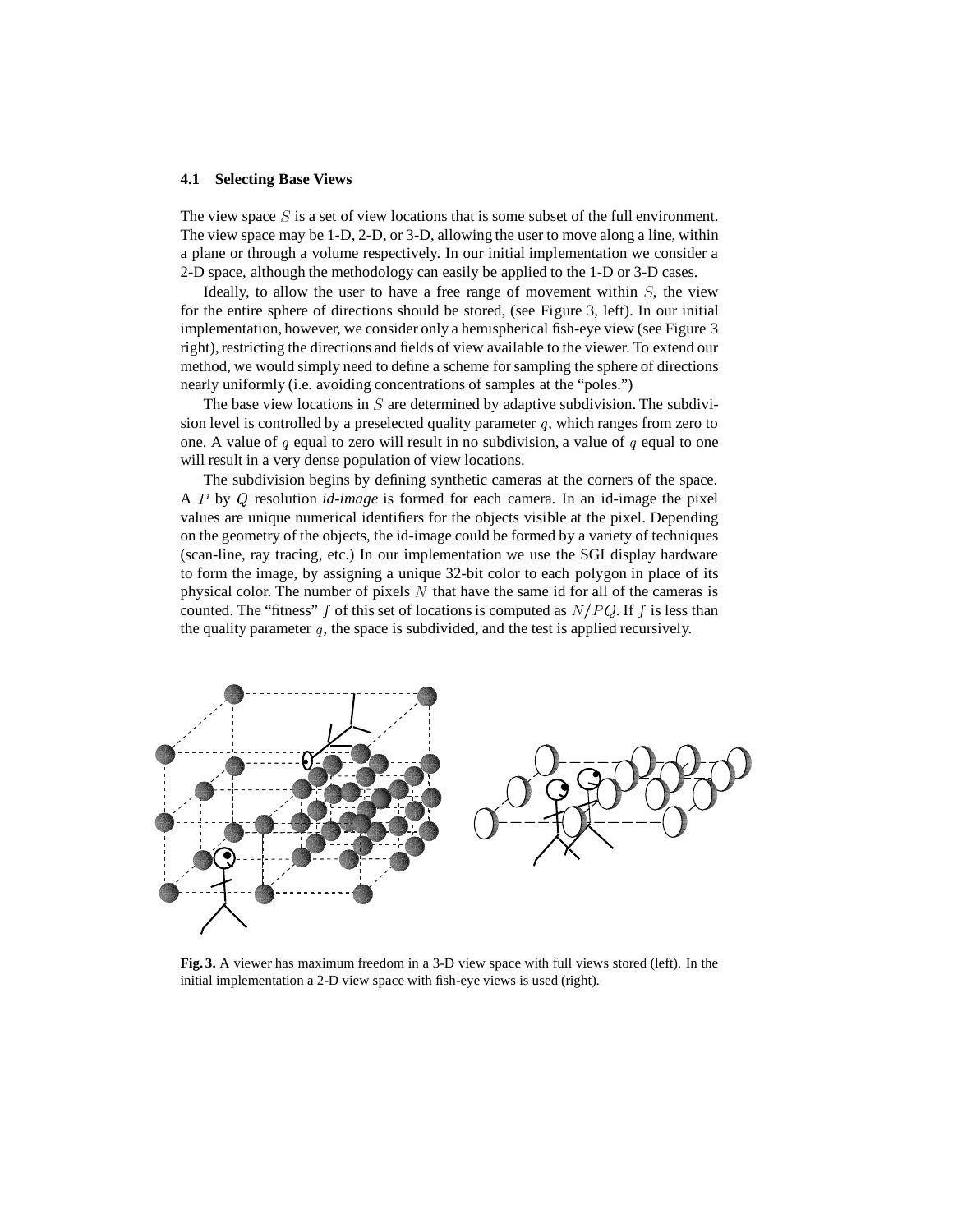### **4.2 Time Steps for Base Views**

The frequency of time sampling for each base view is determined first by checking the general variability in direct illumination, and then by refining the time sequence according to a visibility test for each view point.

To check the general variability in direct illumination, we place a camera at the position of each light source and project all objects in the scene onto the camera using a fisheye projection. Initially, this is performed for the beginning and endpoints of the animation, and a comparison of the result id-images is used to compute a value of <sup>f</sup> for the two points in time. The time interval is subdivided recursively until the value of  $f$ for all pairs of successive times exceeds  $q$  for each of the light sources.

The approach assumes point light sources. These points may be the centers of mass of clusters of small light sources, or may be sample points chosen on area light sources. Note that no illumination calculations are being performed with this process, we are simply estimating the time frequency for which highlights and shadows will need to be updated.

Next, for each of the base views, we wish to refine the time sequence further by using visibility tests for each of the viewpoints. Each view point could have its own time sequence – i.e. there may be relatively little motion in some views relative to others. In our initial implementation, just one master time sequence is generated. To do the base view time refinement, the procedure is the same as just described, but the list of base view locations is used in place of the light source locations.

#### **4.3 Indirect Illumination**

To compute indirect illumination, we use a hierarchical radiosity solver [14] on a simplified environment [18]. The time steps used for recomputing the indirect illumination are found by recursive subdivision. Alternatively, a static set of points could have been chosen to compute indirect illumination with the Radiance package [22]. The points could have been chosen by doing a set of "overture" calculations for random views within the view space. The advantage of the radiosity preprocess however is that the resulting values are associated with objects. For large moving objects, both the value of the illumination and the position at which that illumination is valid can be interpolated in time.

A number of methods could be used to simplify the full mega-object environment to a relatively small number of polygons for the radiosity solution. In this initial implementation, we use a simple criterion based on visibility from the view constraint space. For each of some number of trials, a random time is chosen. For the environment at that time, random viewpoints in the constraint space are chosen. For each view, a large number of rays are shot through a wide viewing angle. A record is kept of how many times each object is hit in this process. Based on the number of hits, an object may be ignored (a very small number of hits), simplified (somewhat larger number of hits), or restricted in subdivision (large number of hits) in the radiosity solution.

In the indirect solution, the objects move and the radiosities change. However, once the simplified geometry has been defined, the list structure storing the indirect illumination does not change. This makes it easy to perform an object space "fitness"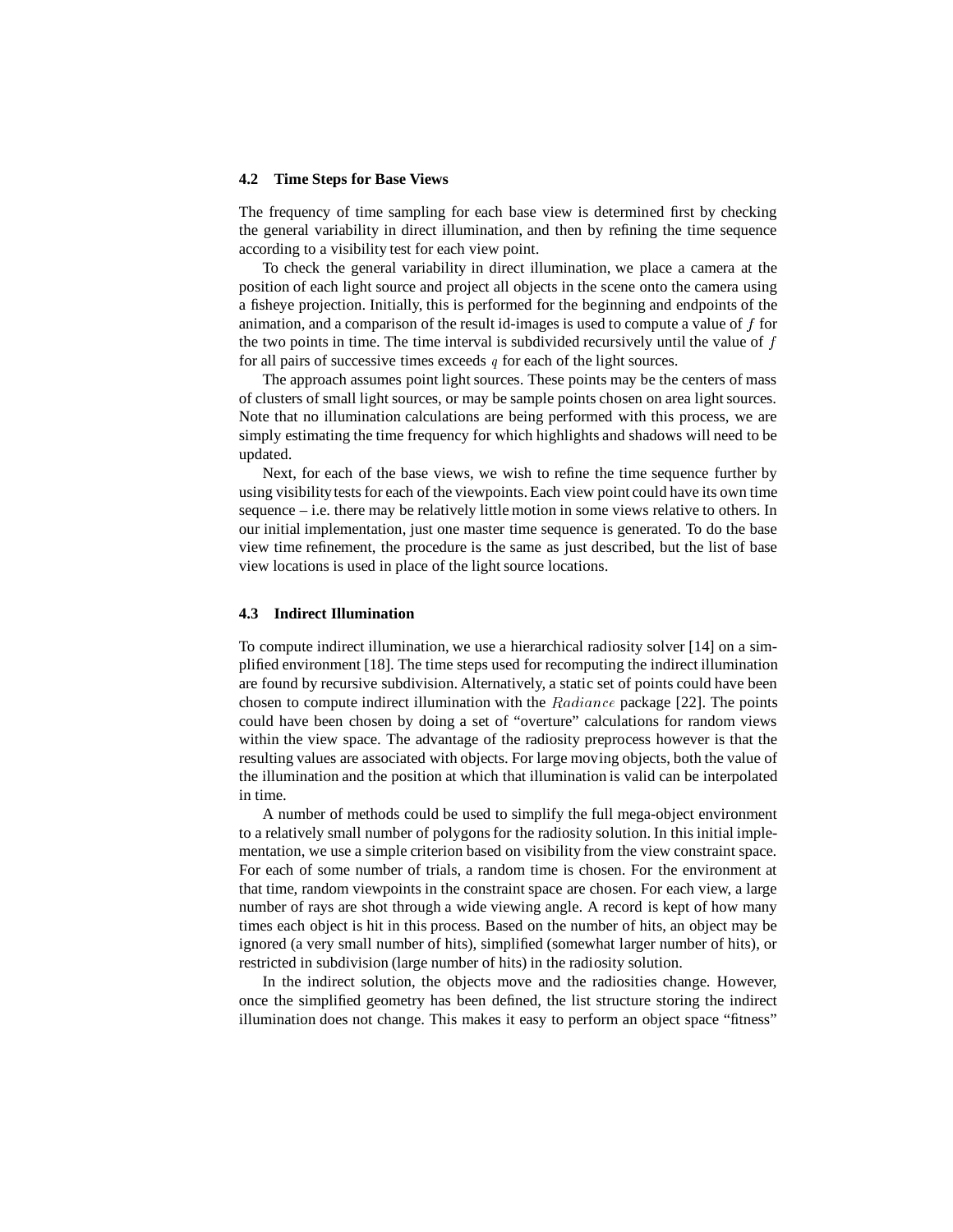test. In the indirect case  $f$  is defined as the number of vertices in the solution that have changed less than some small percentage  $\epsilon$ . Once again, the time sequence is subdivided recursively based on a comparison of  $f$  and  $g$ . Note that the list of times for which each indirect illumination solution is computed is determined completely apart from the times for which each new base view is computed.

### **4.4 Computing and Using the Base Images**

To compute the base images, we use Radiance, substituting the indirect illumination values we computed with the radiosity solver, interpolated for the appropriate time, for the cached values usually used in Radiance.

Once all the base images are computed for the selected locations and times, animations for arbitrary paths through the view space can be generated by interpolating between the images closest in time and space. The view interpolation, which is essentially the image morphing described by Chen and Williams, is performed with the  $pinterp$  function, which comes with the  $Radioance$  distribution. Time interpolation is performed using the pcomb function.

# **5 Results**

To demonstrate the effectiveness of the new framework, we have applied it to two different environments – a geometrically complex architectural space and a simple "Cornell box" with two moving objects. The complex architectural environment consisted of approximately 75,000 surfaces. These surfaces included a full range of reflectance properties.

Table 1 summarizes execution times for processing the a small view space in the studio environment which we simplified to 5000 surfaces. A quality parameter of  $q$  of .7 was used and all times are for a single R4400 processor. Examples of the resulting frames are shown in Figure 8. The total time for processing the environment and generating one 30 frame animation was 3664 minutes. The power of the new framework however is the *small marginal cost to compute additional sequences.* For example, to produce two addtional walkthroughs required only 60 cpu minutes.

| Building                     |     |                                                          |      |  |
|------------------------------|-----|----------------------------------------------------------|------|--|
| Algorithm                    |     | Time (minutes) Number of Executions Total Time (minutes) |      |  |
| <b>Visibility Coherence</b>  | 23  |                                                          | 23   |  |
| Direct Coherence             |     |                                                          | 0    |  |
| Indirect Illumination        | 220 |                                                          | 221  |  |
| <b>Base Image Generation</b> | 420 |                                                          | 3360 |  |
| Image Interpolation          |     | 30                                                       | 60   |  |
| Time Interpolation           |     |                                                          | 0    |  |
| Total                        |     |                                                          | 3664 |  |

**Table 1.** Execution times for the building environment.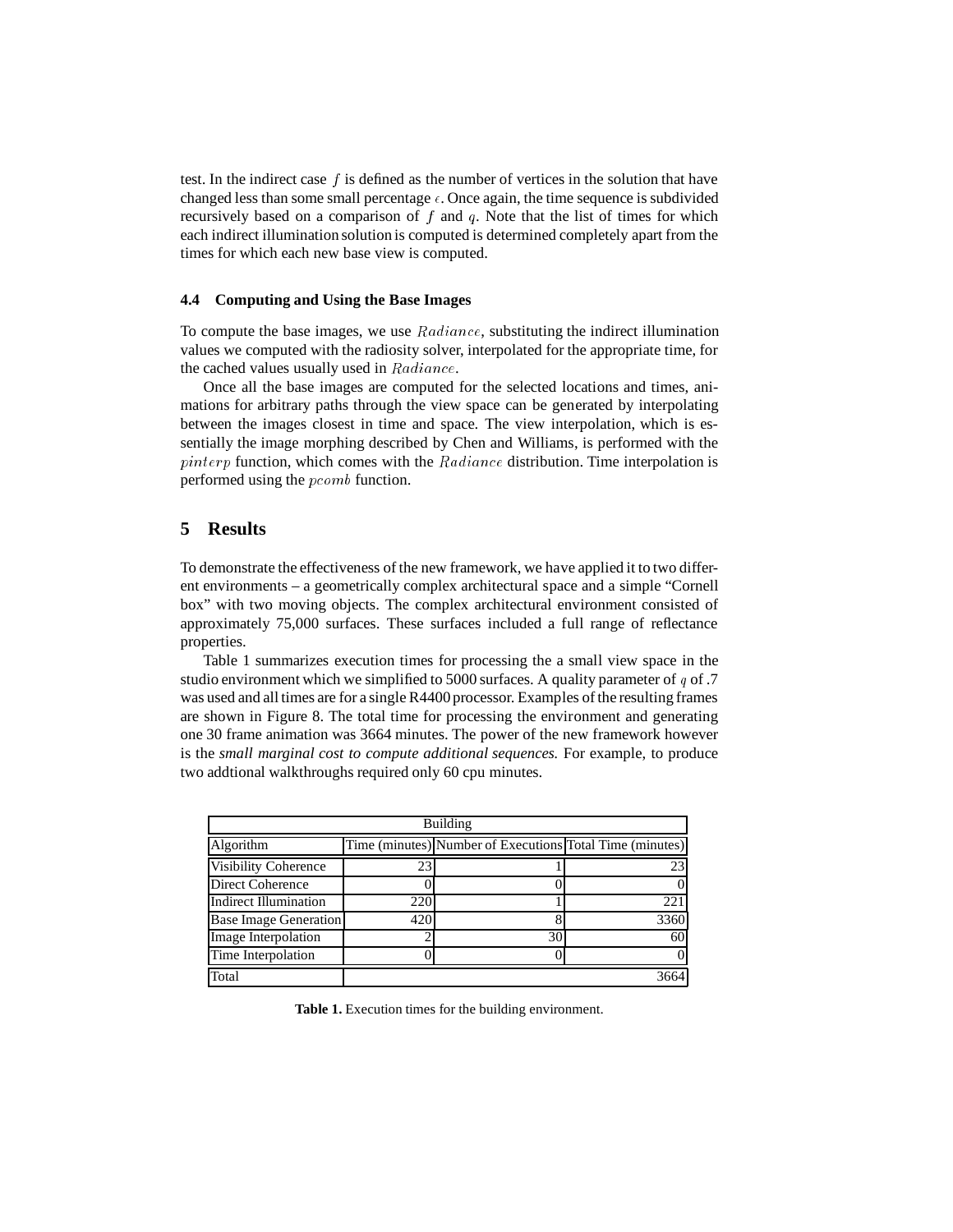To demonstrate the application to an animated environment, we used a simple "Cornell box" that contained two moving cubes. The simple environment highlights the variation of indirect illumination with object movement. The two cubes are are red and blue, and have rough specular surfaces. The cubes move diagonally through a red, white and green enclosure.

Table 2 summarizes the execution times for each stage in the processing of this environment and computing a 30 frame walkthrough. For this animation, we used a quality  $q$  of .95, which is very high. The total time required was 2363.5 minutes.

For an animated environment, the additional cost per frame is higher than the static environment, since the time interpolation of base images is required. The walkthrough sequence demonstrates that the user can walk through the moving environment and observe changes in the shiny surfaces and the indirect illumination as well as the overall object motion.

Figure 9 shows images from an early, lower quality (the quality q was .7) version of the animation. Figures 9a and 9b show the indirect solutions. Figure 9c shows an intermediate solution in which both illumination and object positions have been interpolated.

| Cornell Box                  |     |                                                          |        |  |
|------------------------------|-----|----------------------------------------------------------|--------|--|
| Algorithm                    |     | Time (minutes) Number of Executions Total Time (minutes) |        |  |
| Visibility Coherence         |     |                                                          |        |  |
| <b>Direct Coherence</b>      | 20  |                                                          | 20     |  |
| <b>Indirect Illumination</b> |     |                                                          | 10     |  |
| <b>Base Image Generation</b> | 12  | $2 \times 25 = 50$                                       | 600    |  |
| Image Interpolation          | 1.5 | $45 \times 25 = 1125$                                    | 1687.5 |  |
| Time Interpolation           |     | 45                                                       | 45     |  |
| Total                        |     |                                                          | 2363.5 |  |

**Table 2.** Execution times for the Cornell box environment.

The results for these two environments demonstrate the feasibility and potential of the new framework. They do not by any means constitute a proof of robustness of the current implementation. Additional testing is required to understand the impact of the quality setting  $q$ , to determine appropriate initial discretizations in space and time to insure the adaptive procedures converge, and to measure performance for complex, animated environments.

## **6 Summary and Discussion**

We have presented a new framework for efficiently computing and storing global illumination effects in complex, animated environments. Our approach is a range-image based system, which exploits coherence by computing direct and indirect illumination separately in both space and time. Indirect illumination is computed for sparsely separated points for very large time steps. Interpolation between these solutions is used to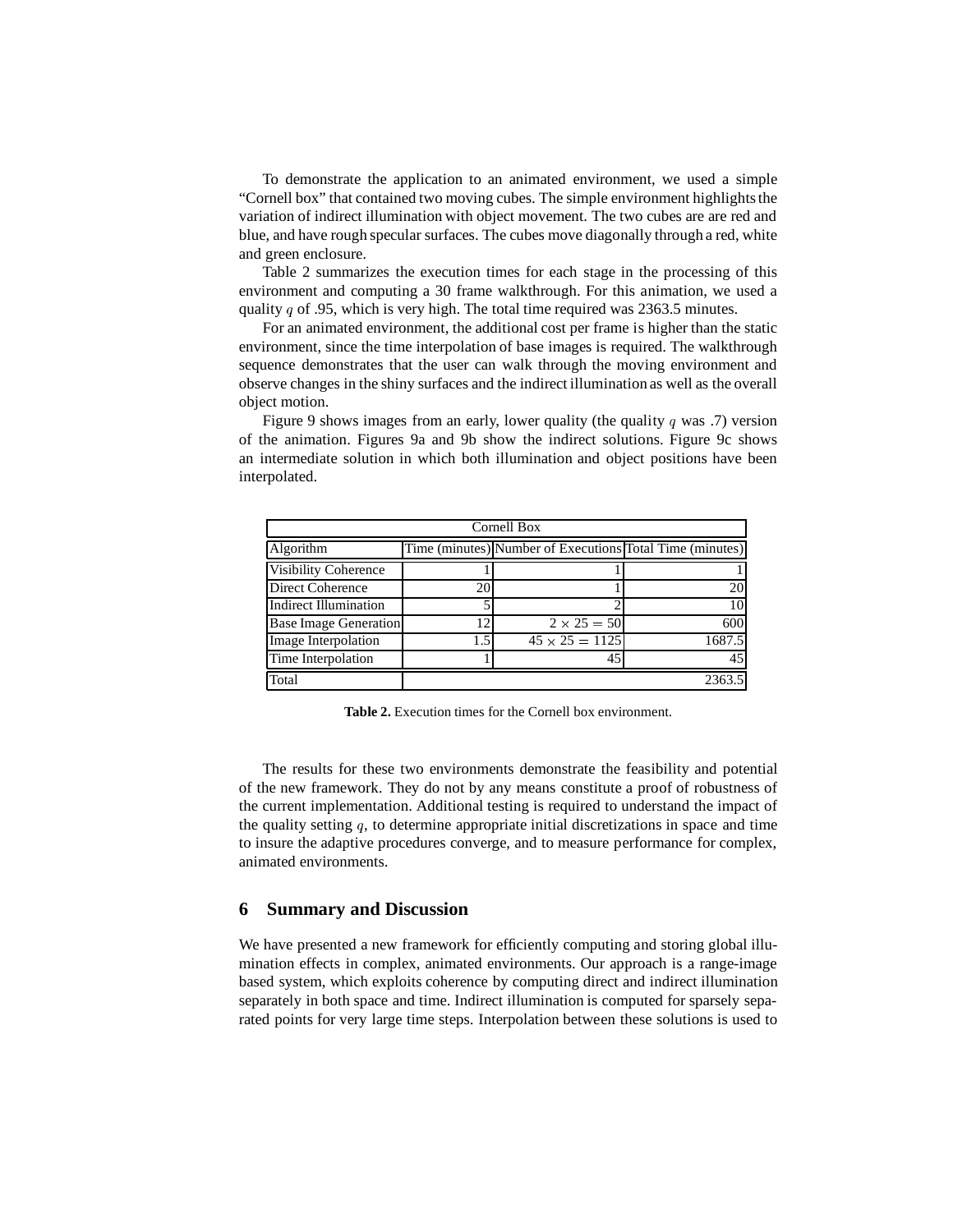compute the indirect illumination for the time series of images at each base view point. We demonstrate that the range-image approach allows the rapid generation of the views along arbitrary paths within a view space, which is a subset of the whole environment. The framework represents a major step toward the ultimate goal of allowing users to interact with accurately rendered, animated, geometrically complex environments, as it allows for a user to tour a view space rendered with full global illumination effects in which objects move.

Within the context of the framework, there are several areas that require future research. First, we would like to devise a scheme to define and quantify an acceptable error for a given animation. Second, we would like to address the notion of freedom of movement in greater detail. For instance, many tradeoffs are possible between user interactivity and the quality of the animated sequence. Third, the problem of automatically determining the base views for a three dimensional environment is an open research topic, which could involve research in computational geometry. Last, there is a potential for real time walk-throughs using specialized hardware for the view and time interpolations.

## **References**

- 1. J. Arvo. The irradiance jacobian for partially occluded polyhedral sources. *Computer Graphics (SIGGRAPH '94 Proceedings)*, 28(4):343–350, July 1994.
- 2. D. Baum, J. Wallace, and M. Cohen. The back-buffer algorithm: an extension of the radiosity method to dynamic environments. *The Visual Computer*, 2(5):298–306, 1986.
- 3. K. Blanton. A new approach for flight simulator visual systems. In *Simulators IV, Proceedings of the SCCS Simulators Conference*, pages 229–233, 1987.
- 4. K.R. Boff and J.E. Lincoln. *Engineering Data Compendium: Human Perception and Performance, Vol. 1*. Wright-Patterson Air Force Base, 1988.
- 5. S. E. Chen. Incremental radiosity: An extension of progressive radiosity to an interactive image synthesis system. *Computer Graphics (SIGGRAPH '90 Proceedings)*,24(4):135–144, August 1990.
- 6. S. E. Chen, H. Rushmeier, G. Miller, and D. Turner. A progressive multi-pass method for global illumination. *Computer Graphics (SIGGRAPH '91 Proceedings)*, 25(4):165–174, July 1991.
- 7. S. E. Chen and L. Williams. View interpolation for image synthesis. *Computer Graphics (SIGGRAPH '93 Proceedings)*, 27(4):279–288, August 1993.
- 8. M. Cohen, S. E. Chen, J. Wallace, and D. Greenberg. A progressive refinement approach to fast radiosity image generation. *Computer Graphics (SIGGRAPH '88 Proceedings)*, 22(3):75–84, August 1988.
- 9. J. Dorsey, J. Arvo, and D. Greenberg. Interactive design of complex time-dependent lighting. *IEEE Computer Graphics and Applications*, 15(2):26–36, March 1995.
- 10. D. Forsyth, C. Yang, and K. Teo. Efficient radiosity in dynamic environments. *Fifth Eurographics Workshop on Rendering*, pages 313–324, June 1994.
- 11. D. George, F. Sillion, and D. Greenberg. Radiosity redistribution for dynamic environments. *IEEE Computer Graphics and Applications*, 10(4):26–34, July 1990.
- 12. A. Glassner. Spacetime ray tracing for animation. *IEEE Computer Graphics and Applications*, 8(2):60–70, March 1988.